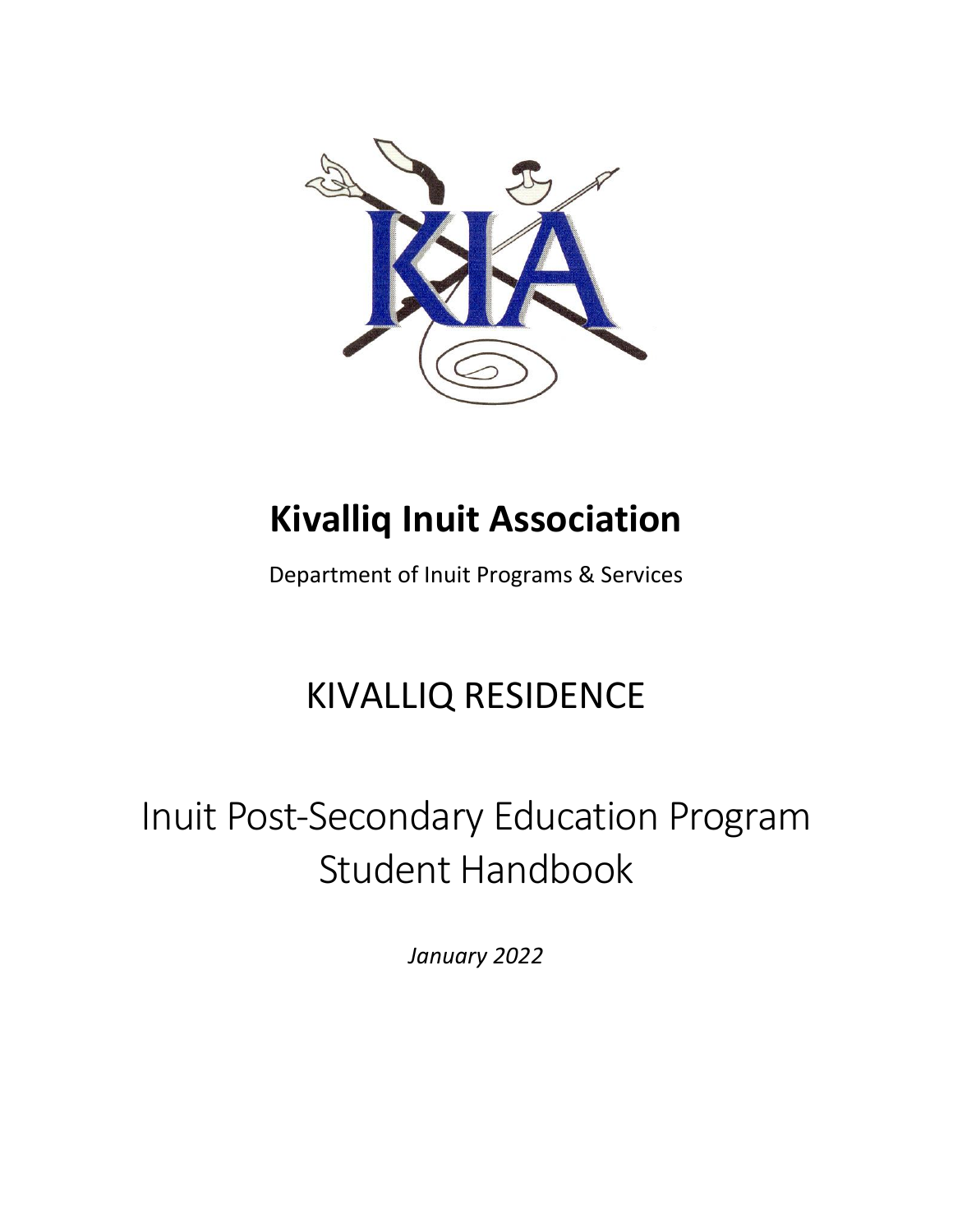## Table of Contents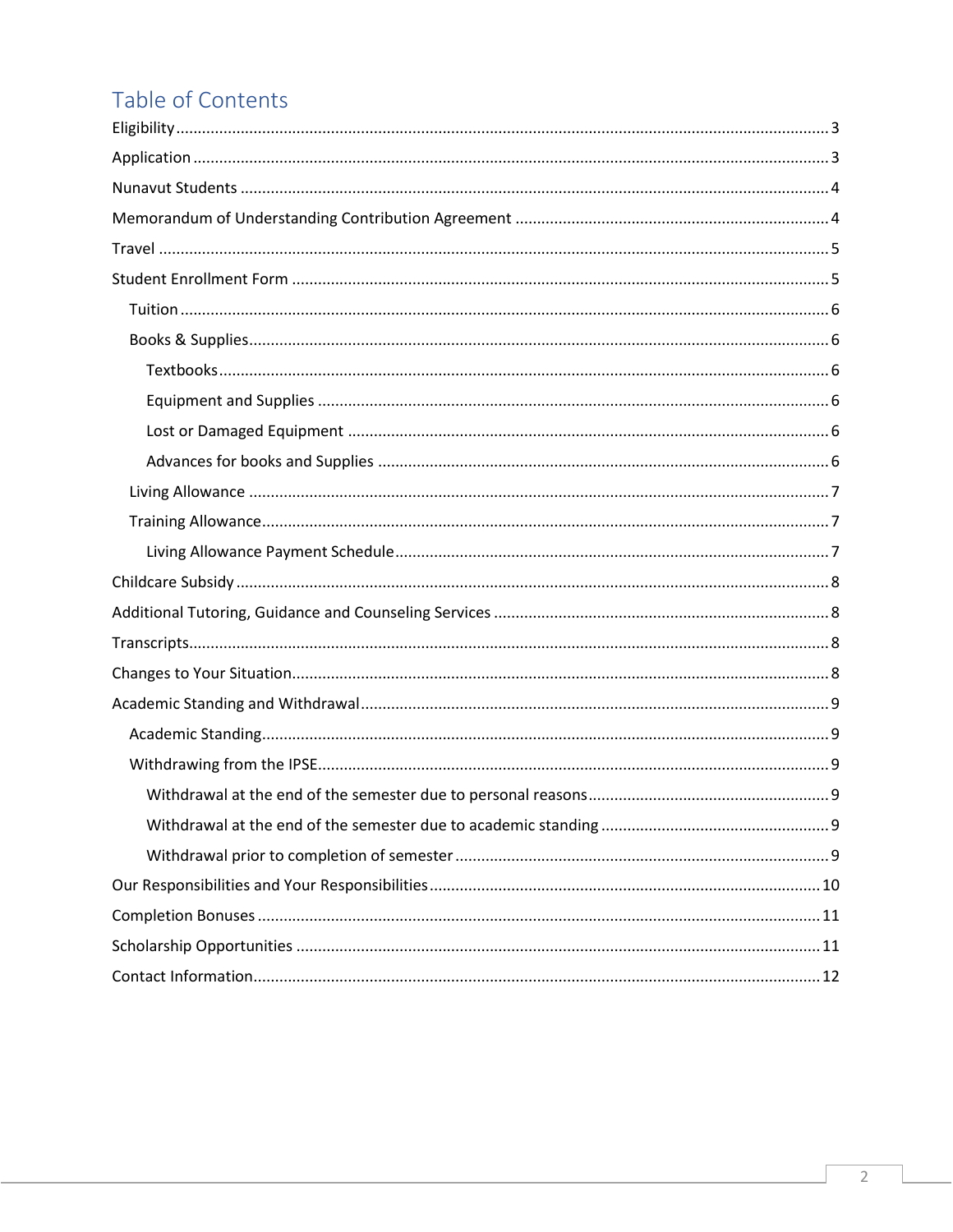

### **Inuit Post-Secondary Education Program**

### **Student Handbook**

### <span id="page-2-0"></span>**Eligibility**

Welcome to the Kivalliq Inuit Association Inuit Post-Secondary Education Program (IPSEP). This program provides financial and non-financial support to Kivalliq Inuit Students both in the Kivalliq region and Kivalliq Inuit from across Canada whose beneficiary numbers reside in the Kivalliq region so they can achieve their post-secondary education goals.

Our hope is to eliminate the gap between Inuit and non-Inuit post-secondary education graduation rates and by having you participate in this program. The funding is received from Indigenous Services Canada (ISC) through Nunavut Tunngavik Incorporated (NTI) with the federal Government.

This student handbook outlines the policies and practices that are in place to make sure that the program runs smoothly and fairly for all students.

### <span id="page-2-1"></span>Application

Once you are accepted into a post-secondary institution program, you can apply for KIA's Inuit Post-Secondary Education program. The application form can be found on the KIA's website or you can contact KIA's Employment & Training Coordinators (ETO) depending on where you reside in the Kivalliq Region at [dpanika@kivalliqinuit.ca,](mailto:dpanika@kivalliqinuit.ca) [cangootealuk@kivalliqinuit.ca](mailto:cangootealuk@kivalliqinuit.ca) or [mtagalik@kivalliqinuit.ca,](mailto:mtagalik@kivalliqinuit.ca) Please see page 11 for listing.

Once you submit your completed application form with the required supporting documents (listed on the application form) \**We will not review your application form unless all supporting documents are sent to your ETO,* the review committee will meet and decide the next steps. Application reviews take approximately 3 weeks, please apply early to allow enough time for processing.

The IPSEP has a limited budget, meeting the program eligibility does not guarantee funding. The actual amount of funding students will receive will be based on the IPSEP funds that are available when the application is reviewed.

Full and Part time students are eligible for assistance with tuition, books, supplies and prorated childcare costs.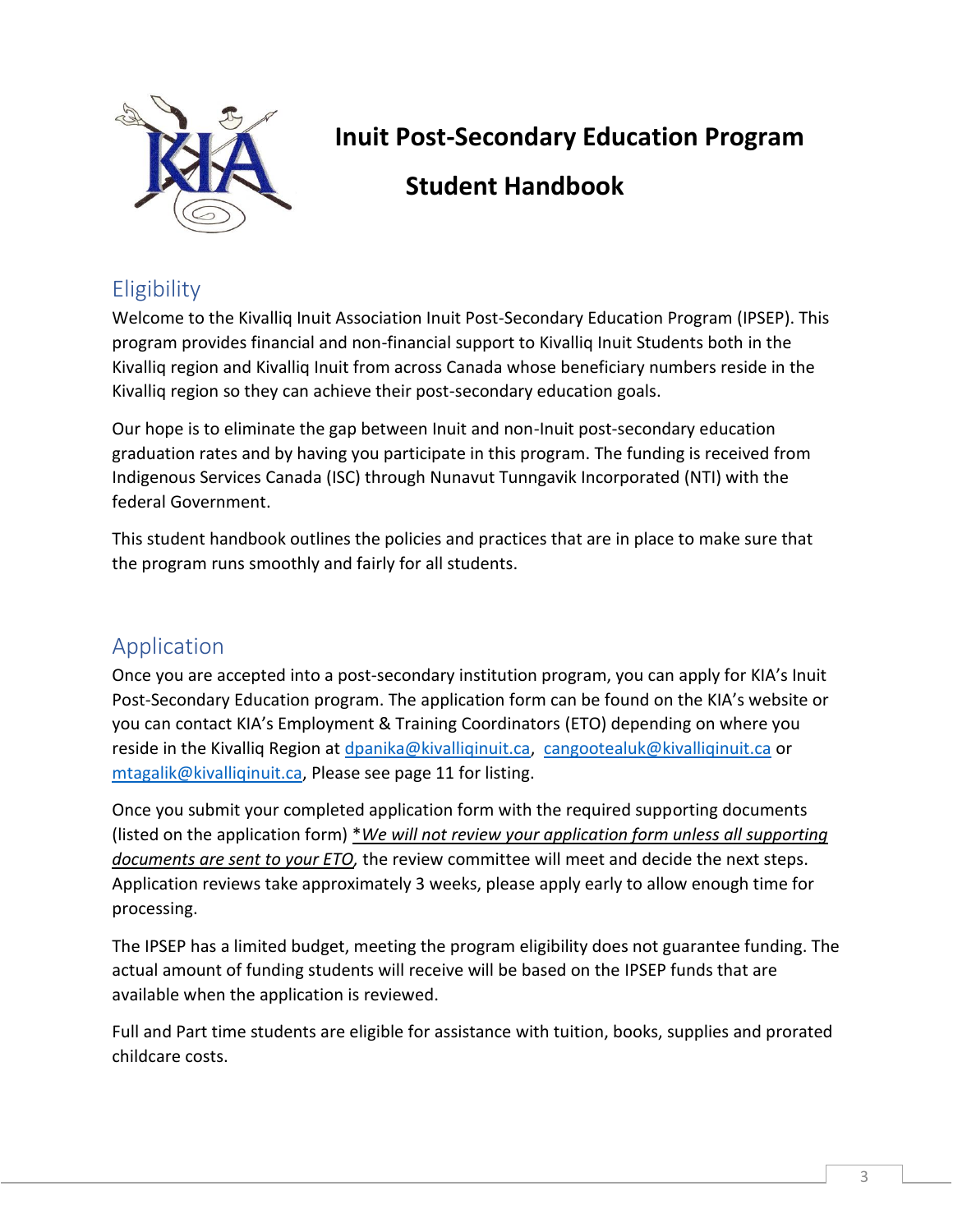### Nunavut Students

<span id="page-3-0"></span>Students who reside in Nunavut **MUST** apply for Government of Nunavut funding programs such as FANS or ALTS before applying to the IPSEP Program.

Even if you know you will be denied funding through those programs, you must still apply and submit proof of your approval/denial when submitting your application.

It is important that you do not miss the deadline for Government funding, as the IPSEP may not have enough funds for students who didn't get their application in on time.

#### *FANS Deadlines: ALTS Deadline:*

July 15 30 days before course start date November 15 March 1

Once students receive confirmation of funding through FANS or ALTS, they can apply to the IPSEP for eligible funding top-ups. *Please note FANS Tuition maximum about is \$9,885.00, we are able to cover costs that FANS or ALTS cannot cover.* 

Students who are co-sponsored by KIA and another organization may not receive funding of duplicate benefits. *Ex. If travel is covered by the Gov't of Nu for flights to and from school, the student will not receive flights from KIA.* 

### <span id="page-3-1"></span>Memorandum of Understanding Contribution Agreement

After the review committee reviews your application, the ETO coordinator will touch base to let you know if your application has been approved. If you are approved for funding, the ETP coordinator will send a Memorandum of Understanding contribution agreement and other documents for you to sign which outlines the funding you have been approved for. The contribution agreement explains what your responsibilities are as a student. It is very important that you read this document and understand what you are agreeing to.

If you are not approved for funding, there is an appeal process. More information about the appeal process is available in the IPSEP policy.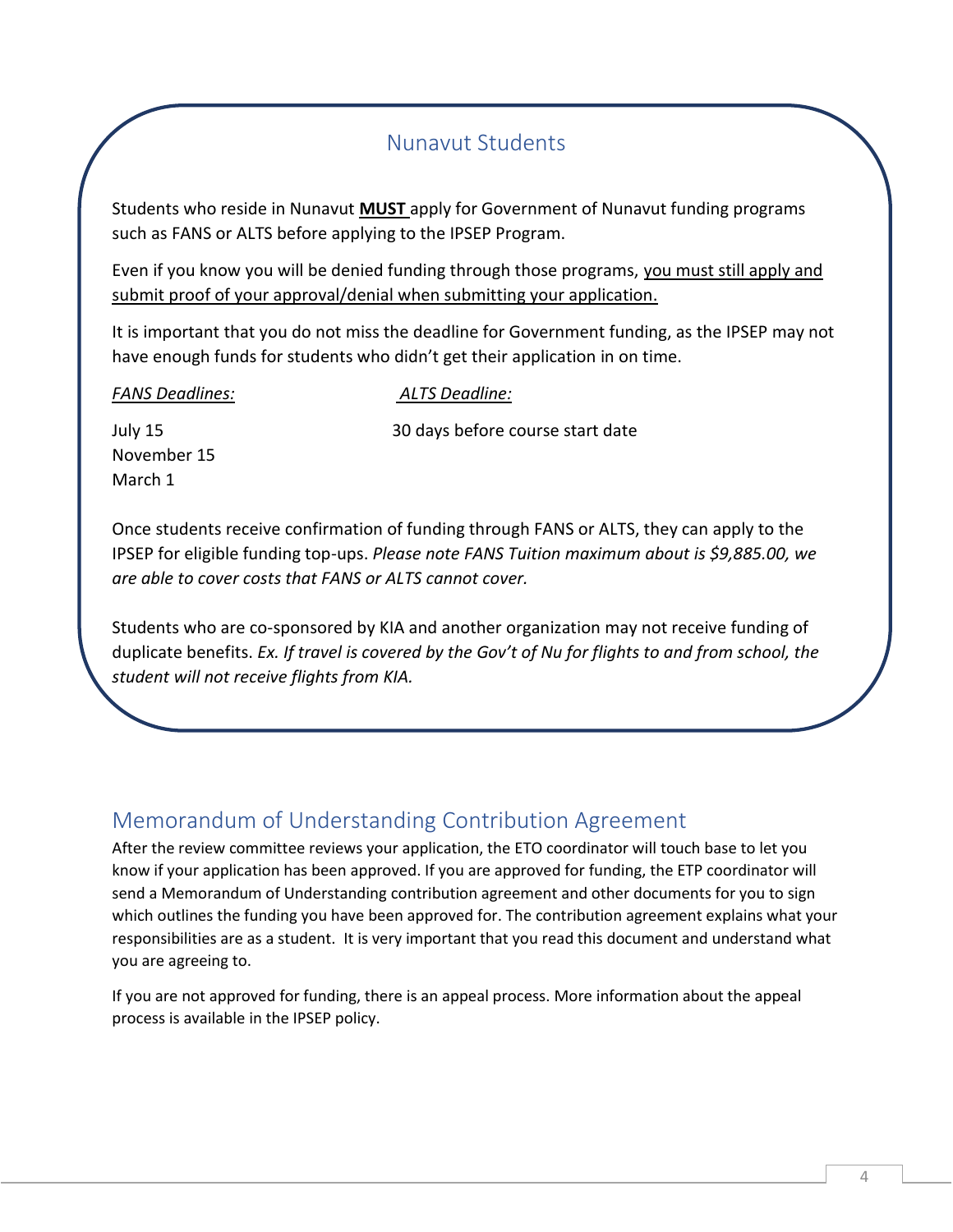### <span id="page-4-0"></span>**Travel**

Once you sign the contribution agreement and other paperwork you are officially a participant in the Inuit-Post secondary education program.

The next step is to get travel arranged if you are studying outside of your home community. Please do not book travel yourself, work with the ETO coordinator who will arrange travel for you and your family (if needed). If you are travelling by air, the KIA will pay for two piece of baggage per person. If you decide to bring more baggage, you will be responsible for extra costs.

Students whose families accompany them to school will be entitled to round trip transportation for both themselves, their partner and their dependents at the start and end of the school year. Christmas travel will not be provided for students who have families with them.

Students who do not have family with them (Ex. Single student or those whose partner/children stay behind in the home community) will be entitled to transportation at the beginning and end of the school year, as well as a trip home during Christmas holidays.

You may travel up to 2 weeks before and after your program start and end dates. However, living and rent allowances will be paid according to your program start and end dates regardless of when you travelled. KIA will not pay your transportation if you stay more than two weeks after school ends. An exception will be made if you will be staying because of summer employment, this must be approved by the ETO coordinator in advance.

#### *Once School Starts*

### <span id="page-4-1"></span>Student Enrollment Form

Once you arrive at school, one of the first things you'll need to do is go to the registrar and have them complete the Student Enrolment Form. *This form is used to show that you started school. It is very important that you submit this form to the ETO Coordinator as soon as possible, since it affects your student payments. This form must be completed each semester that you are in school. (EX. September, January etc.)* 

At the beginning of the school year, no student payments will be made before the ETO Coordinator receives this form. In each subsequent semester of the school year, your student payments will continue uninterrupted for the first calendar month. However, if we don't receive your Student Enrollment within the first calendar month of the semester, your student payments will be suspended until the form is received.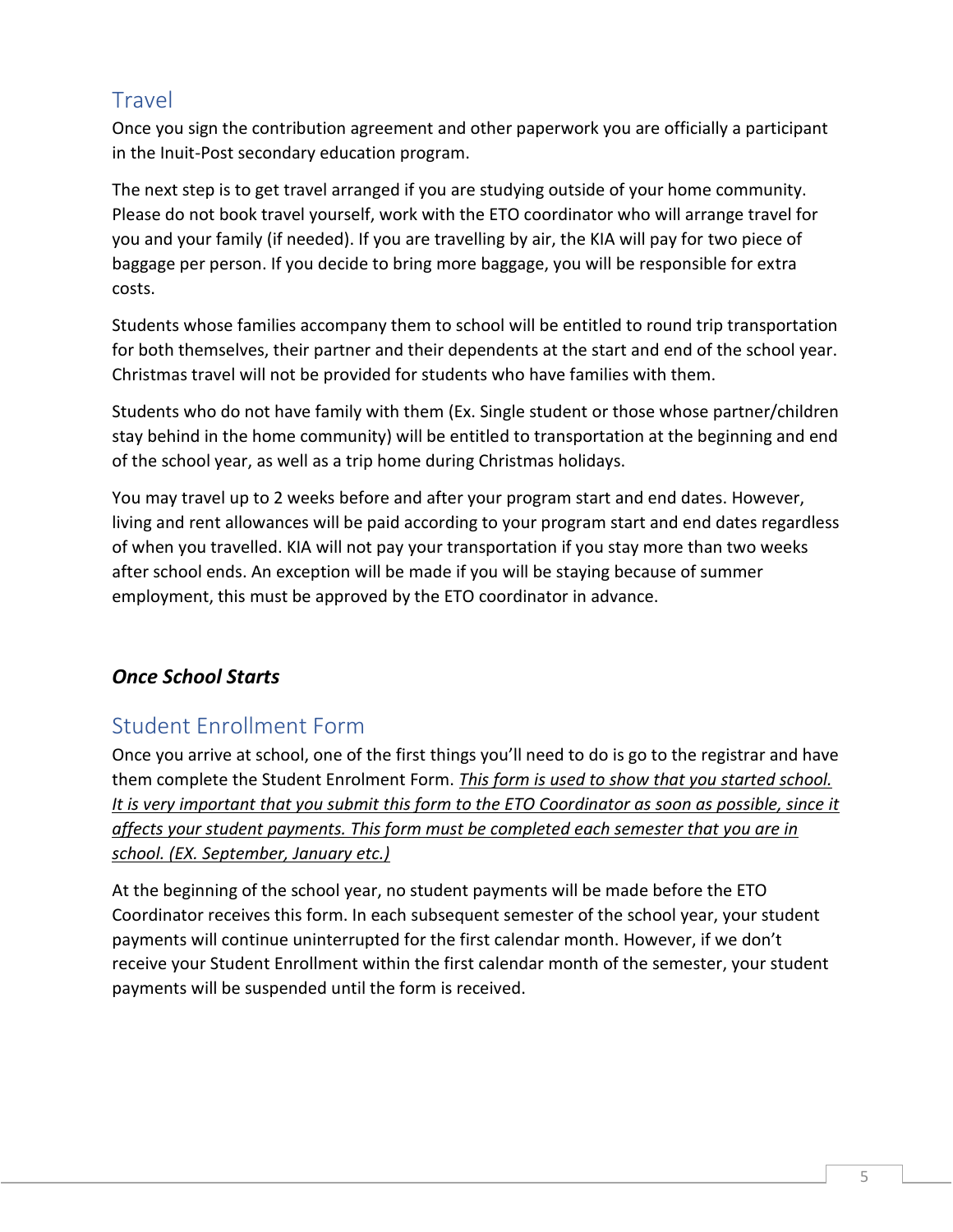#### <span id="page-5-0"></span>**Tuition**

If you receive tuition support through IPSEP, the funds will be paid directly to your postsecondary institution to cover your tuition costs. Upon registering, please identify yourself to the registrar's or cashier's office as being a student sponsored by the Kivalliq Inuit Association. If you receive tuition support, please send your tuition invoice to the PSE Coordinator as soon as you receive it so that they can coordinate payment with your school. Tuition will not be paid unless an invoice is sent to the ETO at KIA.

#### <span id="page-5-1"></span>Books & Supplies

#### <span id="page-5-2"></span>Textbooks

If you are eligible for books and supplies support, you will be reimbursed for the full costs of your required textbooks once you provide:

- 1. A copy of each course outline listing the required textbooks, AND
- 2. A copy of your detailed receipt that shows the name of the textbook you purchased as well as the price.

#### <span id="page-5-3"></span>Equipment and Supplies

If your program requires specialized equipment or supplies (e.g. a special calculator, Steel toe boots, etc.) you may be eligible for funding to help with these costs. **There is a limit of \$1500.00** per program for this type of support. To be reimbursed you must provide:

- 1. A detailed outline noting the mandatory equipment and supplies (Quote with total costs including GST), AND
- 2. A purchase receipt that includes a detailed cost breakdown

#### <span id="page-5-4"></span>Lost or Damaged Equipment

Reimbursement will not be provided if your textbooks, supplies or equipment are lost or stolen.

#### <span id="page-5-5"></span>Advances for books and Supplies

We know that not all students have the money to be able to buy their books and supplies up front and then have costs reimbursed. If that is the case, you may request an advance for the costs of your books, equipment and supplies. To receive an advance, you must provide:

- 1. A course outline listing required resources, AND
- 2. A detailed list that shows the name of the item you will be buying as well as the price that you will be paying.

Within two weeks of receiving the advance, you must provide a receipt showing that you purchased the approved items. If a receipt is not provided, or the receipt is for a lower amount than what was advanced, the amount advances will be taken off your future student allowance payment.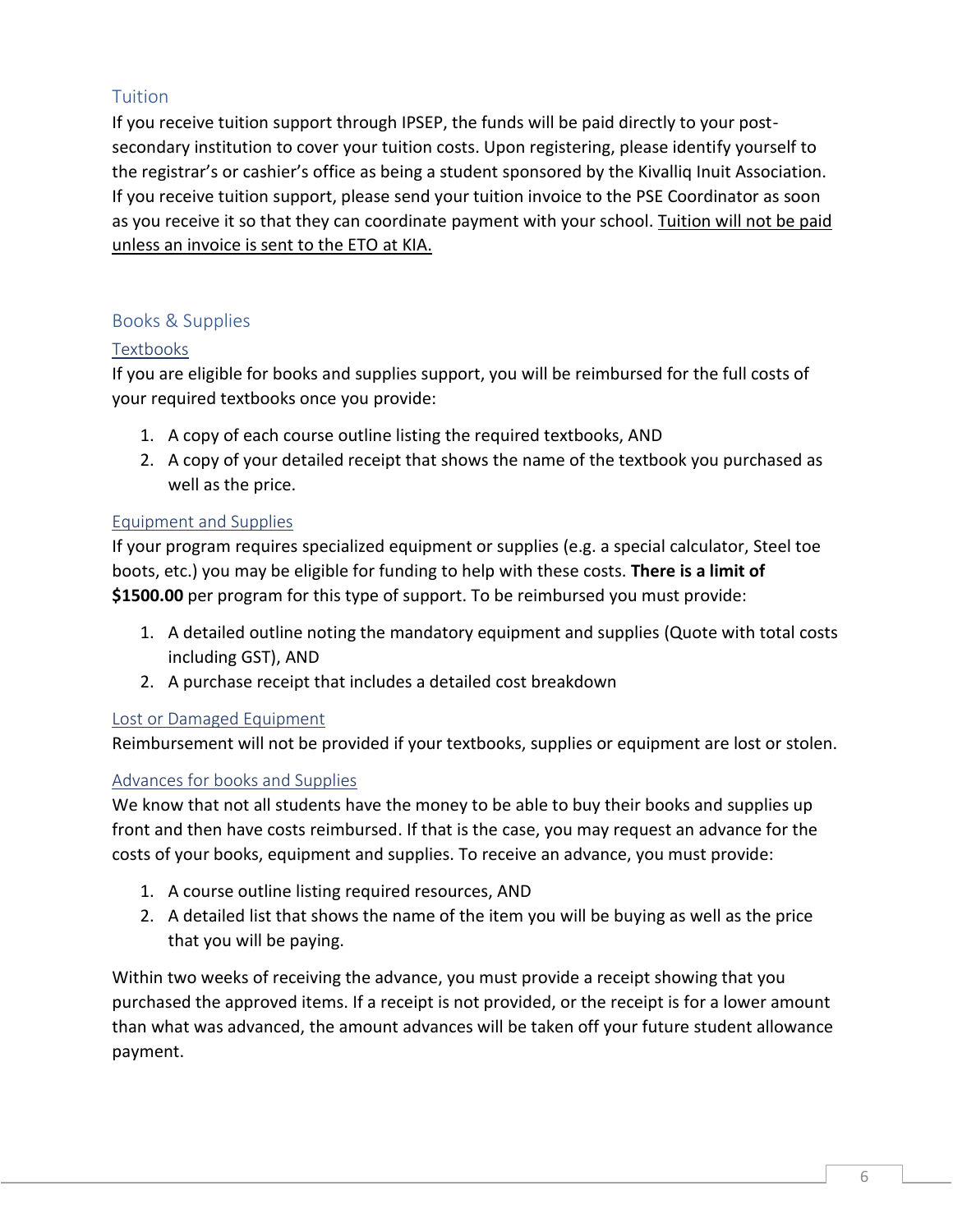#### <span id="page-6-0"></span>Living Allowance

You may be eligible to receive a living allowance to assist with your day-to-day expenses while you are attending college/University depending on if you are a full-time (60+ hrs. biweekly) or part-time (Approx. 30 hrs. biweekly) student. If both you and your spouse/common-law are students, only one of you can claim your children as dependents.

**Status of Clients: Monthly Living Allowance** Student with no dependents **\$500.00 Biweekly** Student with 1 dependent  $$700.00$  Biweekly Student with 2 or more dependents  $\sim$  \$900.00 Biweekly

If you are a FANS/ALTS or other funding agency sponsored student:

*\*Spouses are not considered dependents. See definitions for dependent eligibility.*

#### <span id="page-6-1"></span>Training Allowance

*(For fully sponsored Students who are not FANS/ALTS or other funding organizations approved)*

Fully Sponsored Students will receive both living and training allowance:

| <b>Status of Clients:</b>                                                   | <b>Monthly Training Allowance</b>      |  |
|-----------------------------------------------------------------------------|----------------------------------------|--|
| Student with no dependents/reside with spouse                               | \$650.00 Biweekly + living allowance   |  |
| Student with 1 dependent                                                    | \$870.00 Biweekly + living allowance   |  |
| Student with 2 dependants                                                   | \$1,090.00 Biweekly + living allowance |  |
| \$1,310.00 Biweekly + living allowance<br>Student with 3 dependants         |                                        |  |
| \$1,530.00 Biweekly + living allowance<br>Student with 4 or more dependants |                                        |  |
| Spouses and common-law partners are not considered dependents               |                                        |  |

#### <span id="page-6-2"></span>Living Allowance Payment Schedule

Your monthly allowances will be deposited directly into your bank account on Fridays bi-weekly 2 weeks after your start date to your end date. Monthly allowances will be paid in two equal installments and will continue through Christmas and study breaks.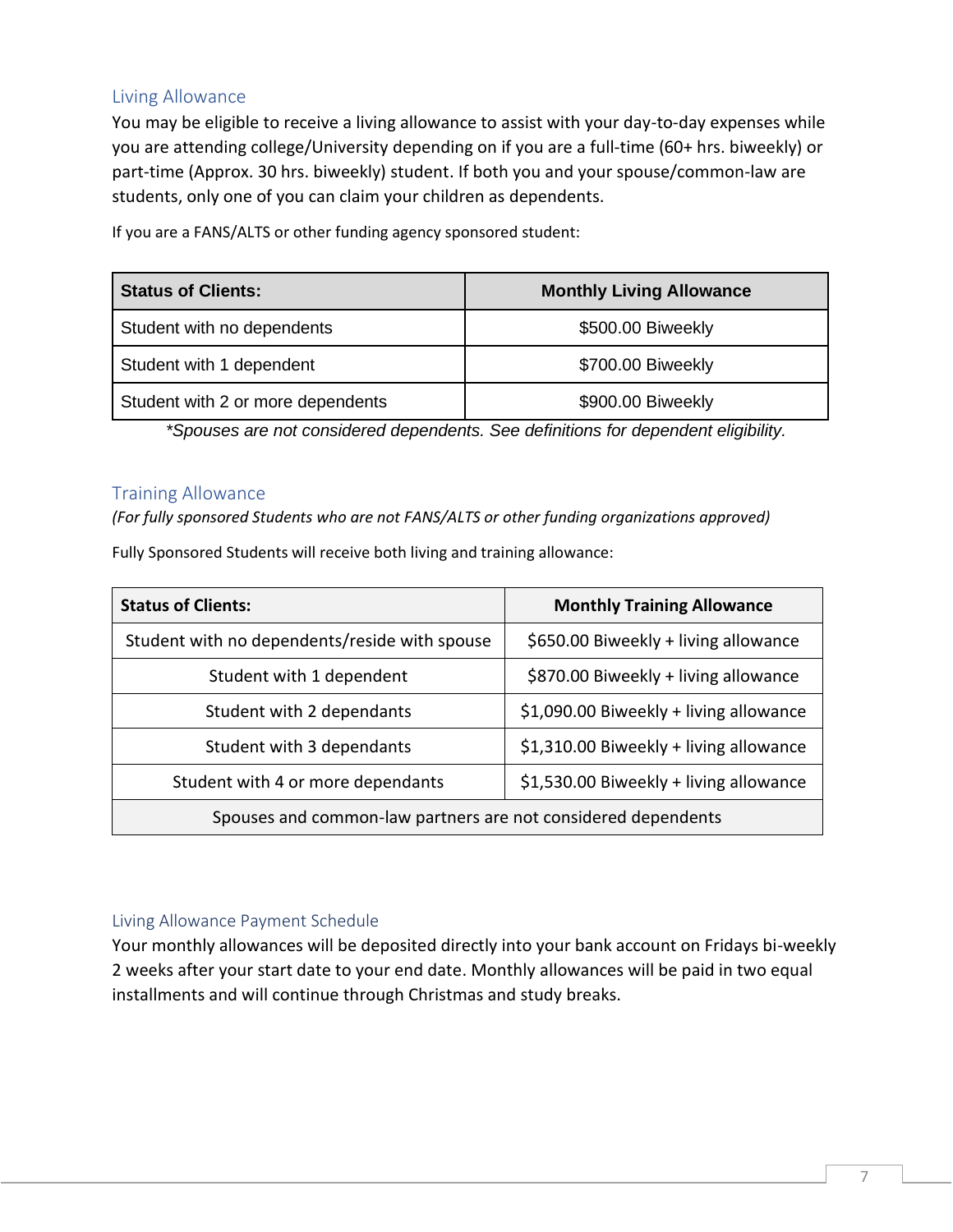### <span id="page-7-0"></span>Childcare Subsidy

You may be eligible for support with childcare costs for your dependents if they are 10 years old and under. The subsidy will be offered at a rate of \$40 per child per day. Spouse or commonlaw partners providing childcare are not eligible for the childcare subsidy.

Childcare allowances will be paid directly to you. From time to time the KIA may ask for receipts or other documentation from you to show that all childcare subsidy funds have been paid to your childcare provider.

\*\*Childcare allowances are paid out to student by invoice submissions to your ETO only\*\*

### <span id="page-7-1"></span>Additional Tutoring, Guidance and Counseling Services

We want to see you succeed and know that sometimes you might need a bit of extra help. If you are struggling with school or your mental health let us know. We may be able to financially support you with getting extra tutoring, guidance or counselling services. If at any point in the year you feel like you need these extra services, get in touch with the ETO Coordinator.

### *After Each Semester*

### <span id="page-7-2"></span>**Transcripts**

Within 30 days of the end of each semester, you must send the ETO Coordinator a copy of your transcript. Your transcript will be used to make sure your academic standing is on track and provide support if you're struggling. Failure to send your transcript may result in your student payments ending. An unofficial transcript can also be sent to us after each semester, but an official transcript must be used when you are applying for the new school year funding.

### <span id="page-7-3"></span>Changes to Your Situation

If you are considering making a change, such as withdrawing from school or reducing your course load, please get in touch with your ETO Coordinator before you make the change! Some changes impact your eligibility for the program or the allowances you receive. Therefore, it is very important to let us know if you plan to make a change, so we can avoid a situation where you are paid funds that you aren't eligible for and have to repay them.

Changes we need to know about are:

- withdrawing from school
- withdrawing from some courses (your full-time status may change)
- changing institutions or programs
- changing contact information address/phone/email
- changing bank accounts
- change in marital or common-law status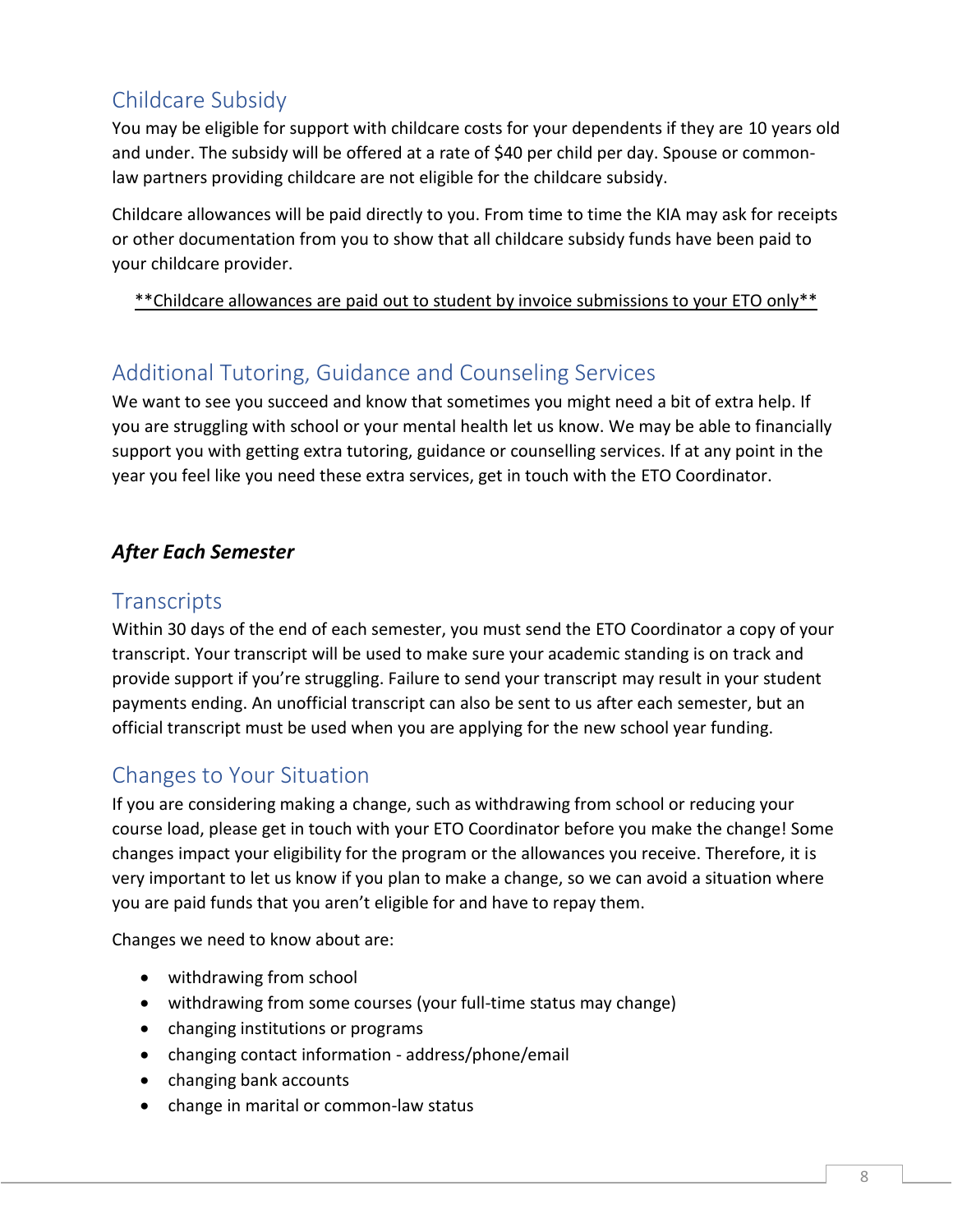- change in the number of dependents who are staying with you
- other financial circumstances such as receipt of other funding (e.g. change to FANS status). You do not have to let us know about scholarships.

### <span id="page-8-0"></span>Academic Standing and Withdrawal

#### <span id="page-8-1"></span>Academic Standing

Throughout your time in the Inuit Post-Secondary Education Program, you must maintain good academic progress. This means that you must pass at least 60% of your course load or work with us to develop a satisfactory work plan in situations where you are failing courses. The transcript you submit at the end of each semester will be used to assess your academic standing.

#### <span id="page-8-2"></span>Withdrawing from the IPSE

<span id="page-8-3"></span>Withdrawal at the end of the semester due to personal reasons

If you complete the semester, but do not go back the following semester for personal reasons, you are eligible to re-apply to the IPSEP at any time.

#### <span id="page-8-4"></span>Withdrawal at the end of the semester due to academic standing

If you complete the semester, but do not continue due to your academic standing, you will not be eligible to participate in the IPSEP for a period of two years unless you meet the criteria outlined for repayment in the IPSEP Policy.

#### <span id="page-8-5"></span>Withdrawal prior to completion of semester

If you withdraw from your post-secondary program before the end of the semester, you will not be eligible to participate in the IPSEP for a period of three years unless you meet the criteria outlined for repayment in the IPSEP policy listed below.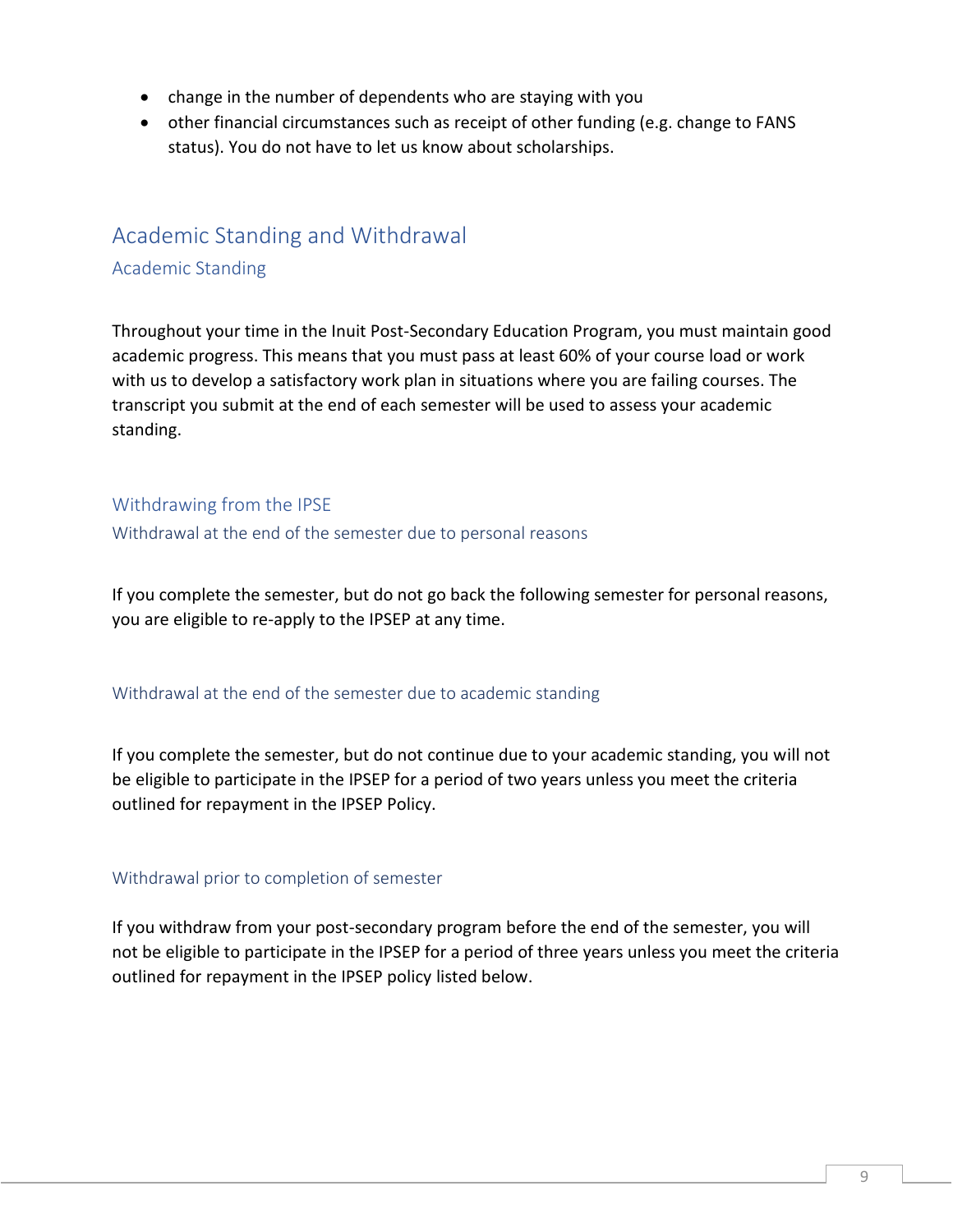|  | Withdrawal at the end of semester due to academic standing: |  |  |
|--|-------------------------------------------------------------|--|--|
|--|-------------------------------------------------------------|--|--|

| <b>Number of Months since Withdrawal</b> | Portion of funds to be repaid |
|------------------------------------------|-------------------------------|
| Less than 12 months                      | 50%                           |
| 12-23 months                             | 25%                           |
| $24+$ months                             | 0%                            |

#### Withdrawal prior to completion of the semester:

| <b>Number of Months since Withdrawal</b> | Portion of funds to be repaid |
|------------------------------------------|-------------------------------|
| Less than 12 months                      | 100%                          |
| 12-23 months                             | 50%                           |
| 24-35 months                             | 25%                           |
| 36+ months                               | 0%                            |

### <span id="page-9-0"></span>Our Responsibilities and Your Responsibilities

This program is a partnership between you and the KIA. In order for it to work smoothly, both of us need to make some commitments. Here are our expectations for both parties:

| KIA                                                                                                                                                               | Student                                                                                                                                                                                                                                                                    |
|-------------------------------------------------------------------------------------------------------------------------------------------------------------------|----------------------------------------------------------------------------------------------------------------------------------------------------------------------------------------------------------------------------------------------------------------------------|
| • Support you the best that we can within the<br>limitations of our budget<br>• Be there to answer questions or concerns<br>• Process payments in a timely manner | • Provide information quickly when requested<br>(e.g. receipts, childcare receipts, tuition<br>invoices, etc.)<br>• Go to class and do your best. If you're<br>struggling, get in touch with us, we may be<br>able to help.<br>• If things change, let us know right away. |

We are here to support you, not just financially, but to help you overcome obstacles that may be standing between you and your post-secondary education goals. Please get in touch if there is anything we can do to help.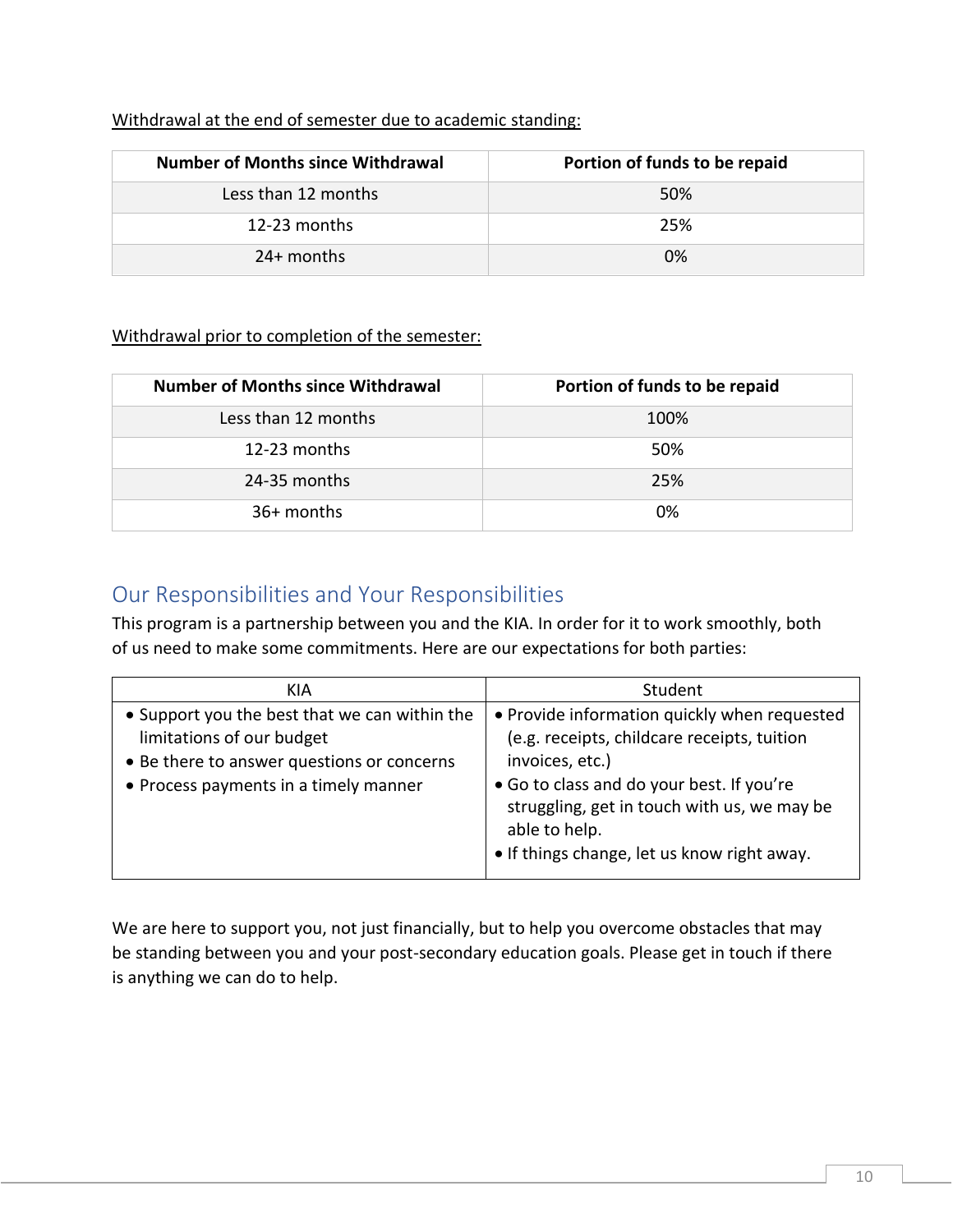### <span id="page-10-0"></span>Completion Bonuses

Graduation Awards are available to all Kivalliq Beneficiaries who have successfully completed training or education courses.

| <b>Level of Achievement</b>                                   | <b>Maximum Awarded</b> |
|---------------------------------------------------------------|------------------------|
| College or Technical School Certificate                       | \$1,000.00             |
| College or Technical School Diploma                           | \$2,500.00             |
| Undergraduate Degree (Ex. B.A, B.Sc., B.S.W)                  | \$5,000.00             |
| For every year completed                                      | \$1,000.00             |
| Master's Degree or Advanced Professional Degree (ex. MBA, MD) | \$7,500.00             |
| For every year completed                                      | \$1,000.00             |
| Ph.D/Doctorate                                                | \$10,000.00            |
| For every year completed                                      | \$1,000.00             |

Please provide the documents accompany the application for proof of completion:

- official transcripts
- Copy of Certificate, Diploma, Degree etc..
- Copy of your NTI card
- Void Check
- Social Insurance Number

### <span id="page-10-1"></span>Scholarship Opportunities

The Kivalliq Inuit Association provides Scholarships every year for student who are enrolled in post-Secondary. Deadline is September 30<sup>th</sup> of every year through an online application process on the Kivalliq Inuit Association website. Here is the link to [kivalliqinuit.ca](https://kivalliqinuit.ca/)